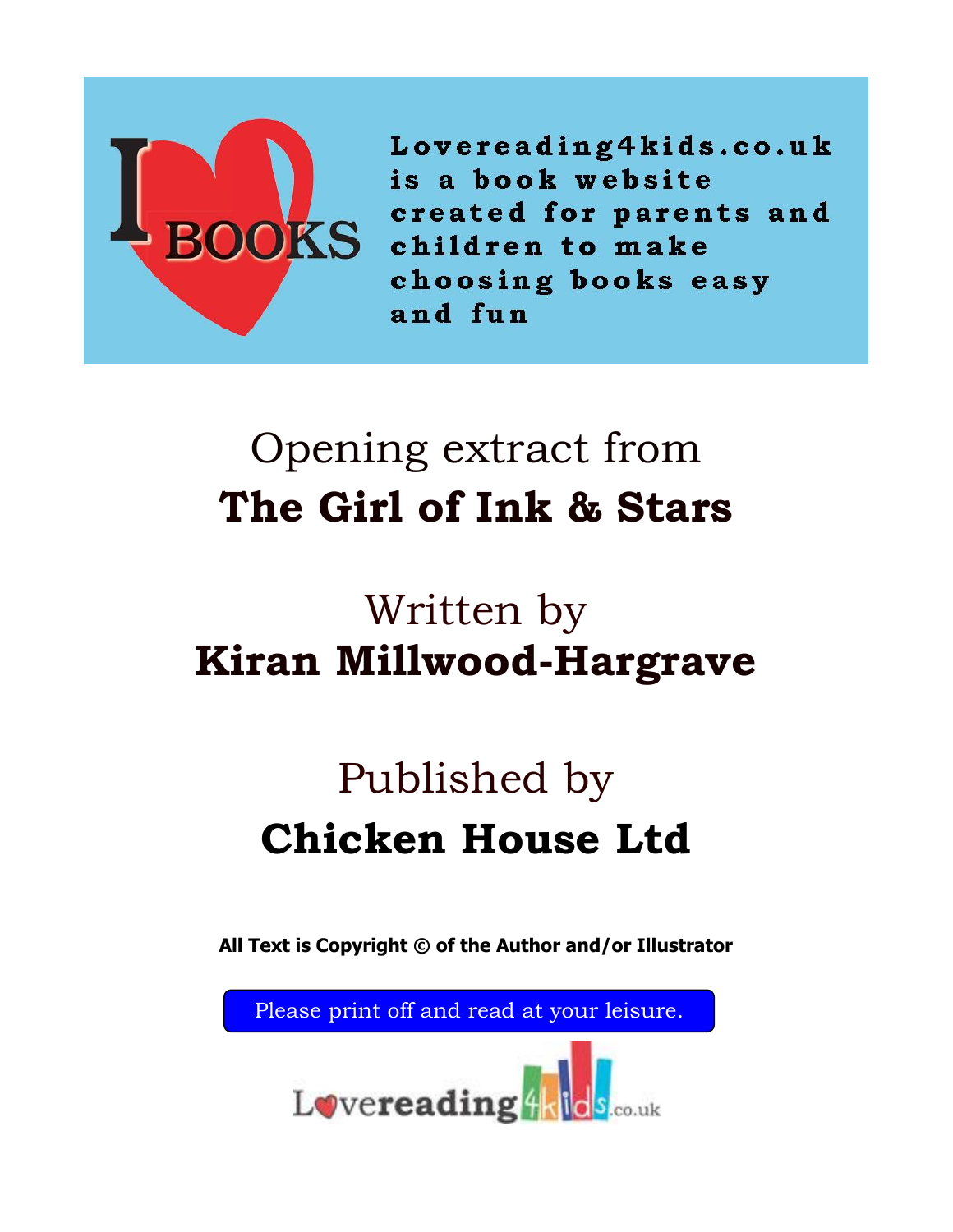#### Text © Kiran Millwood Hargrave 2016

First published in Great Britain in 2016 Chicken House 2 Palmer Street Frome, Somerset BA11 1DS United Kingdom www.chickenhousebooks.com

Kiran Millwood Hargrave has asserted her right under the Copyright, Designs and Patents Act 1988 to be identified as the author of this work.

#### All rights reserved.

No part of this publication may be reproduced or transmitted or utilized in any form or by any means, electronic, mechanical, photocopying or otherwise, without the prior permission of the publisher.

Cover and interior design by Helen Crawford-White Cover illustration: silhouette, adapated from a photo by Buffy Cooper/ Trevillion Images; Waves © Miloje/Shutterstock Inside illustrations: Compasses © Vertyr/Shutterstock; ships/sea creatures/map icons © pavila/Shutterstock Typeset by Dorchester Typesetting Group Ltd Printed and bound in Great Britain by CPI Group (UK) Ltd, Croydon CR0 4YY

> The paper used in this Chicken House book is made from wood grown in sustainable forests.

#### 1 3 5 7 9 10 8 6 4 2

British Library Cataloguing in Publication data available.

PB ISBN 978-1-910002-74-2 eISBN 978-1-910655-58-0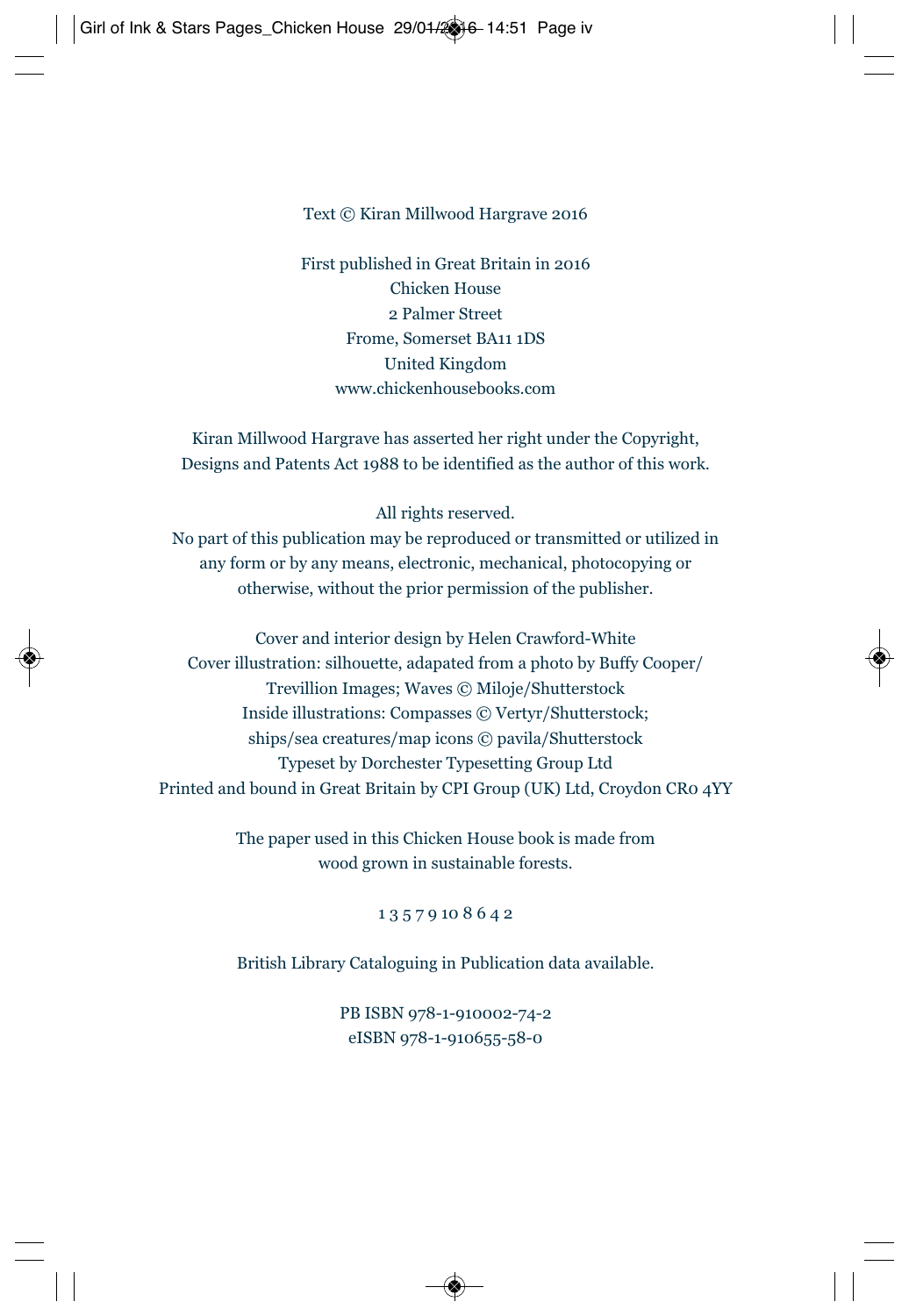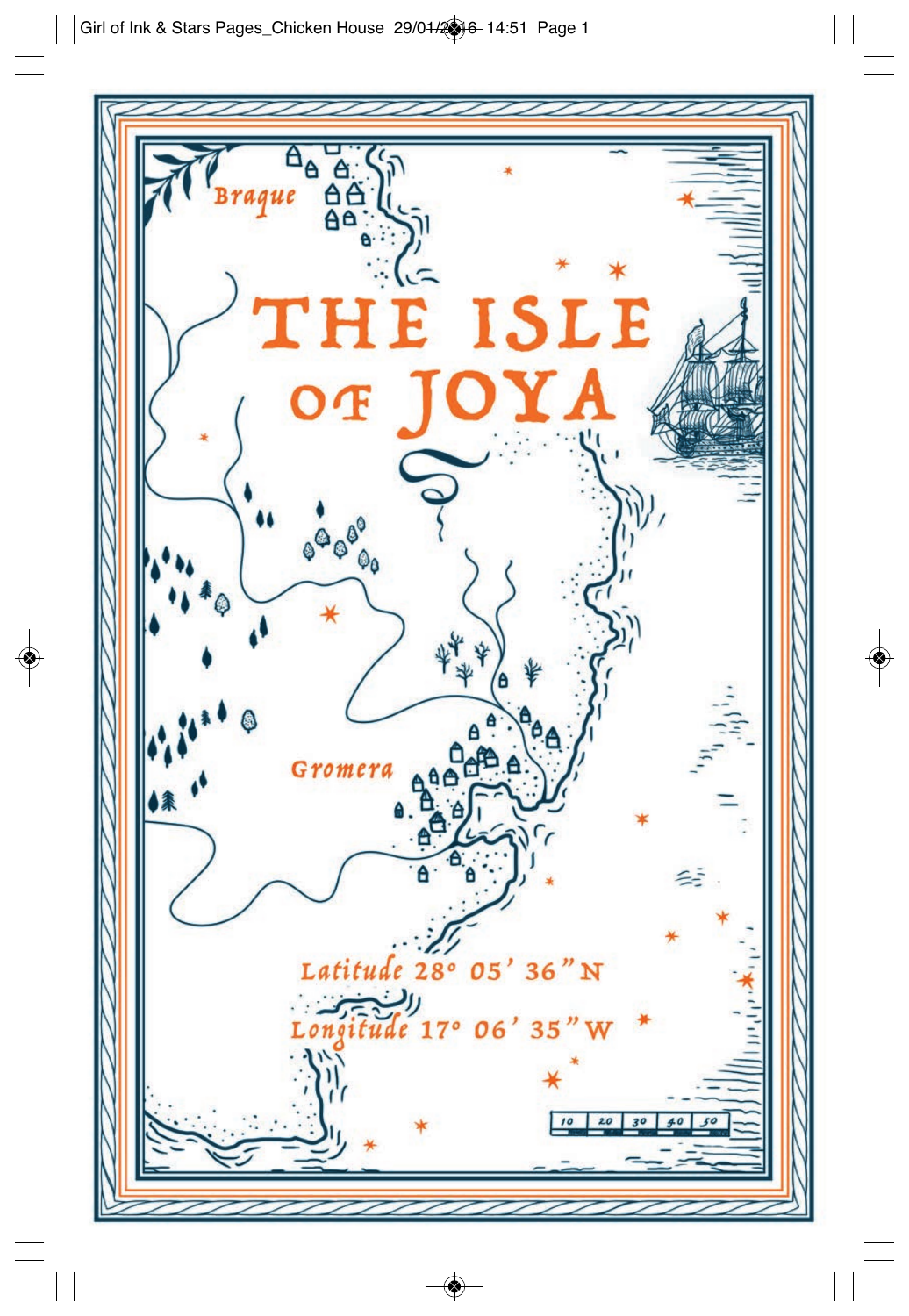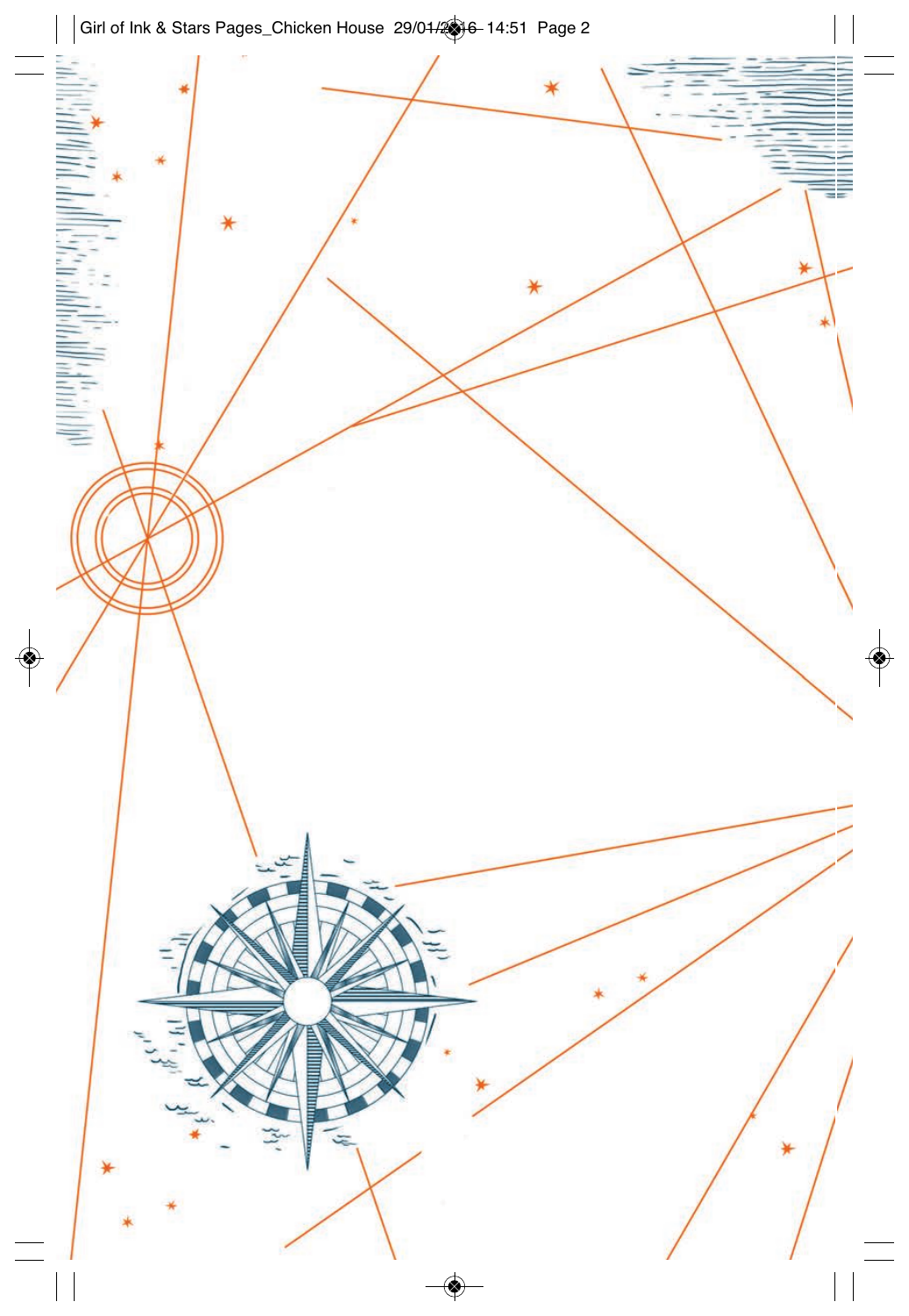### **CHAPTER** ONE

hey say the day the Governor arrived, the ravens did too. All the smaller birds flew backwards into the sea, and that is why there are no songbirds on Joya. Only huge, ragged ravens. I'd watch them hey say the day the Governor arrived, the ravens<br>did too. All the smaller birds flew backwards<br>into the sea, and that is why there are no song-<br>birds on Joya. Only huge, ragged ravens. I'd watch them<br>perch on the rooftops into the chaffinches and goldcrests Da drew from memory. If I imagined hard enough, I could almost hear them singing.

'Why did the songbirds leave, Da?' I'd ask.

'Because they could, Isabella.'

'And the wolves? The deer?'

Da's face would darken. 'Seems the sea was better than what they were running from.'

Da would tell me another story then, about the girlwarrior Arinta, or about Joya's mythical past as a floating island, and refuse to say more about the wolves and the backwards birds. But I kept asking, until the day came when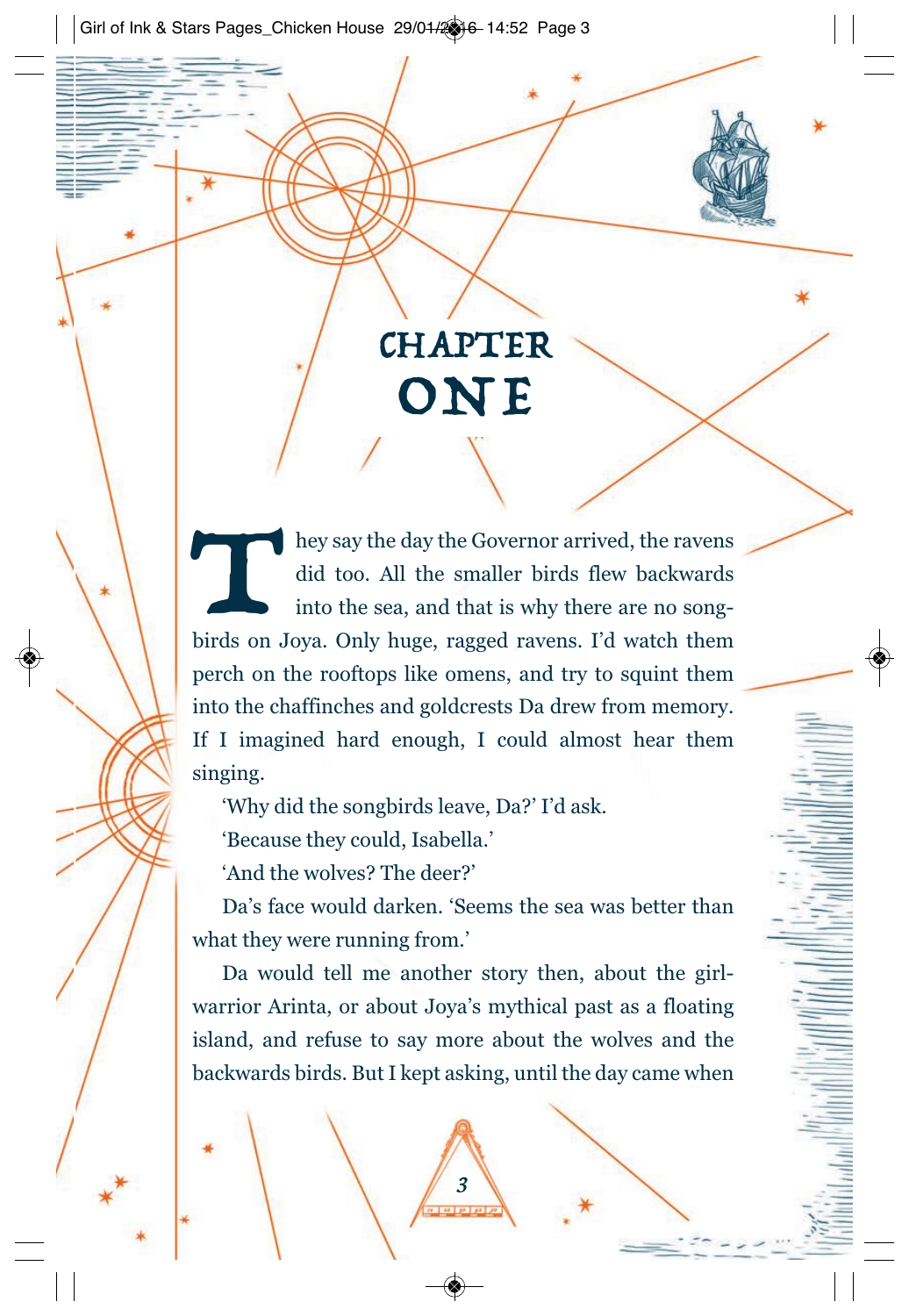I found my own answers.

The morning it began was like any other.

I woke in my narrow bed, sunrise just starting to brighten the mud walls of my room. The smell of burnt porridge hung on the air. Da must have been up for hours, as it took a long time for the fire to heat the heavy clay pot. I could hear Miss La, our hen, scratching about outside my room, seeking out crumbs. She was thirteen years old, same as me, but even though it's young for a person, it's very, very old for a chicken. Her feathers were grey, her mood was black and even our cat Pep was scared of her.

My tummy rumbled as I stretched my arms. Pep was sprawled across my legs, and he yowled loudly as I sat up.

'You awake, Isabella?' Da called from the kitchen. 'Morning, Da.'

'Porridge is ready. A little over-ready, in fact . . .'

'Coming!' I eased my legs out and smoothed the cat's rough fur where it had ruffled in the night. 'Sorry, Pep.'

He purred and closed his green eyes.

I washed my face in the basin by the window, and stuck a tongue out at the reflection in the polished metal above Gabo's bed, straightening his sheets, dustier everyday, but still made. The voice line arched next to his pillow – a long, thin hollow Da had etched for us up the walls and over the ceiling. When we pressed our lips to it and whispered, it carried our voices so we could talk even when we were at each end of the room in our separate beds.

Three years now. Three years since I sat there, my  $*$ 

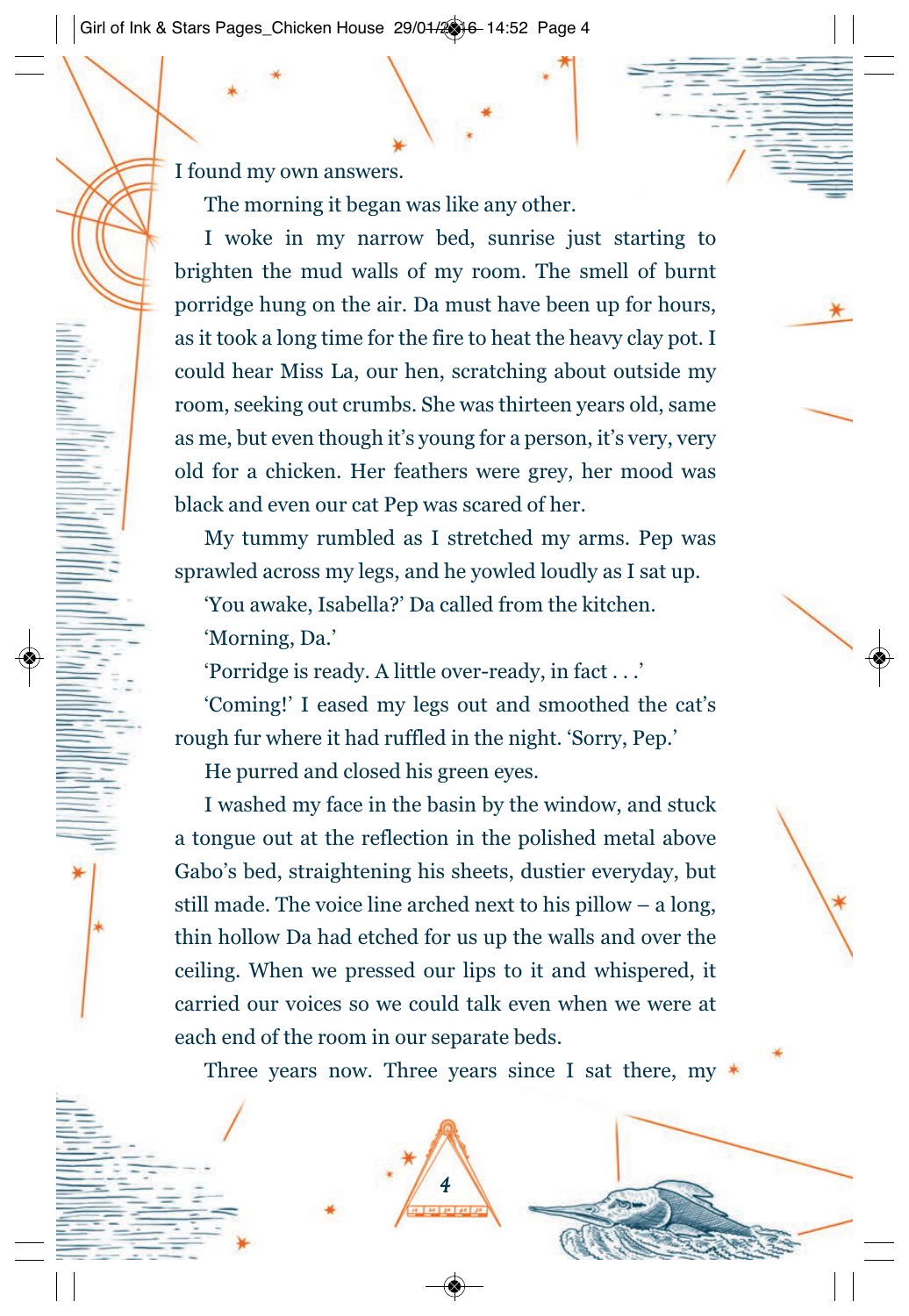twin's hand fire in mine as he faded in the night, fast as a blown-out match.

But still I could conjure him. Easy as breathing.

It would not do to start the day sad. Shaking the thoughts out of my head, I pulled on my school dress. It was as big as it had been six weeks before. My best friend Lupe would laugh. *Still the shortest in the class!* she'd say.

I quickly braided my unbrushed hair and hoped Da wouldn't notice I hadn't untangled it all summer. Pep was rolling on the bed but I wasn't allowed to stroke him with my uniform on. My teacher, Señora Feliz, was always picking ginger hairs off my dress with irritated fingers.

I pulled aside the curtain that served as my bedroom door, and carefully stepped over Miss La, who squawked as I scattered her small pile of crumbs. She narrowed her misty eyes and pecked at my ankles, chasing me further into the main room where we ate, talked and planned adventures.

A big bowl of blackened porridge sat on our large pineplank table, marooned among a sea of maps. More of Da's maps were stuck to the walls, and they rustled as I passed, like a talking breeze.

I traced the papers with my finger as I did every morning, watching how the silver pigment of Afrik's rivers met those of Æygpt; how Æygpt clung to the curve of Europa Bay like one hand grasping another across the sea. On the opposite wall hung the sketchy coast of Amrica and its dragging ocean currents, labelled with strange, wondrous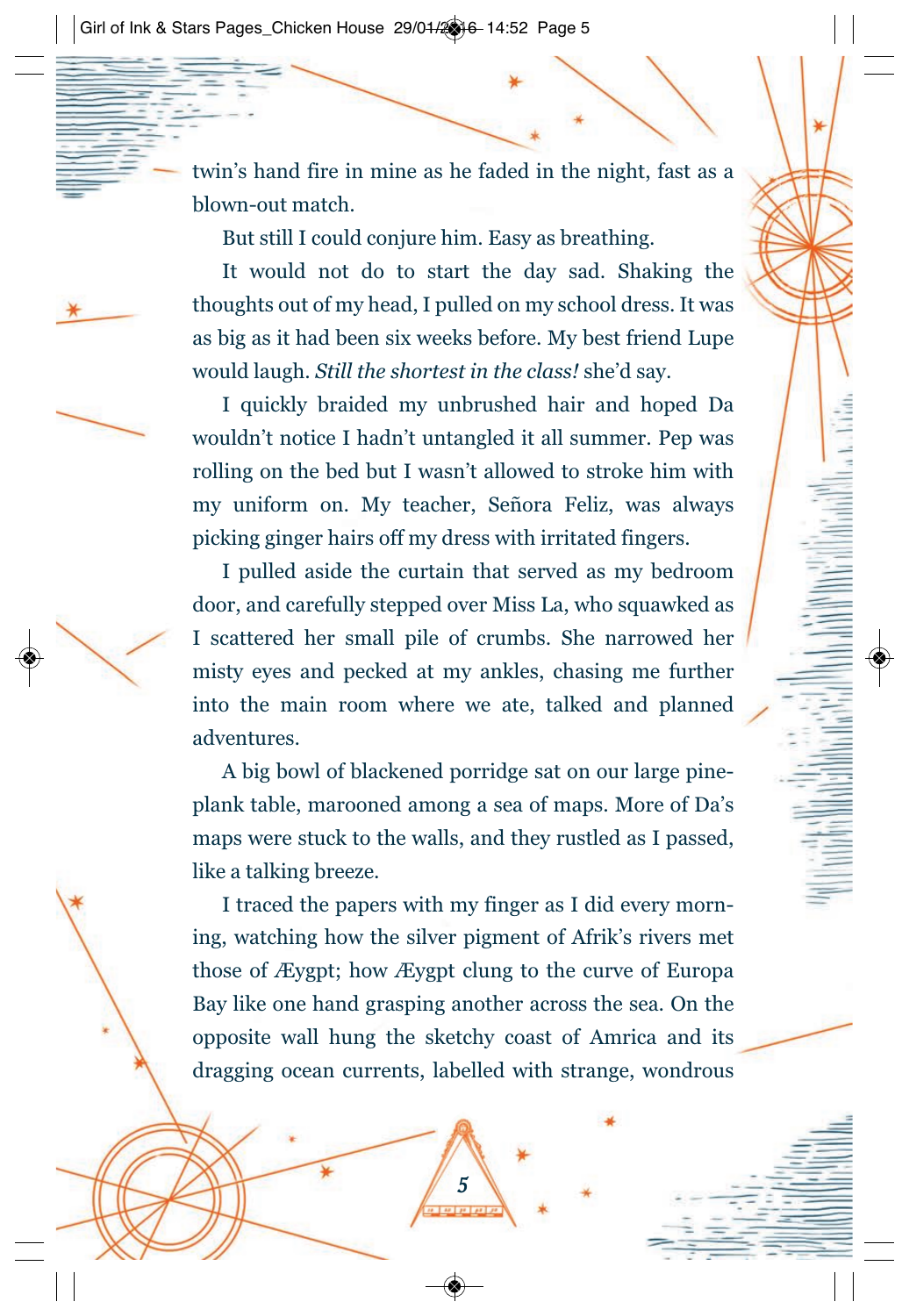names: the Frozen Circle, the Vanishing Triangle, the Cerulean Sea. The paper was dyed a beautiful deep blue, and the currents were picked out in thread against it. Da had used a needle thin as a hair for these – gold for Cerulean, black for the Triangle, white for the Frozen Circle. But past the eastern coast, everything stopped. Only one word broke the blankness.

*Incognito*. Unknown.

I could almost feel Da's disappointment in the longdried ink of the word. Unfavourable tides on his last trip meant an early return to Joya, and Da never again made it across that wild expanse before the Governor arrived on our island. Governor Adori closed the ports and made the forest that stretched coast-to-coast between our village of Gromera and the rest of the island into a border, banishing anyone who resisted his rule to the other side. Gromera was cut off from the rest of Joya, and the forest was strung with thick thorns and enormous bells to warn the Governor's guards if anyone came through. I had never heard the bells ring.

I knew Da dreamt of filling in the gaps on his Amrica maps, whereas what I wanted, more than anything else, was to cross the forest border and chart the Forgotten Territories which lay beyond, though I had never told him so.

There was only one map that showed the whole of our island, and it hung in Da's study. I called it Ma's map because it had been passed down through her family for generations, maybe ever since Arinta's time, a thousand years ago. It had always felt like a sign Ma and Da were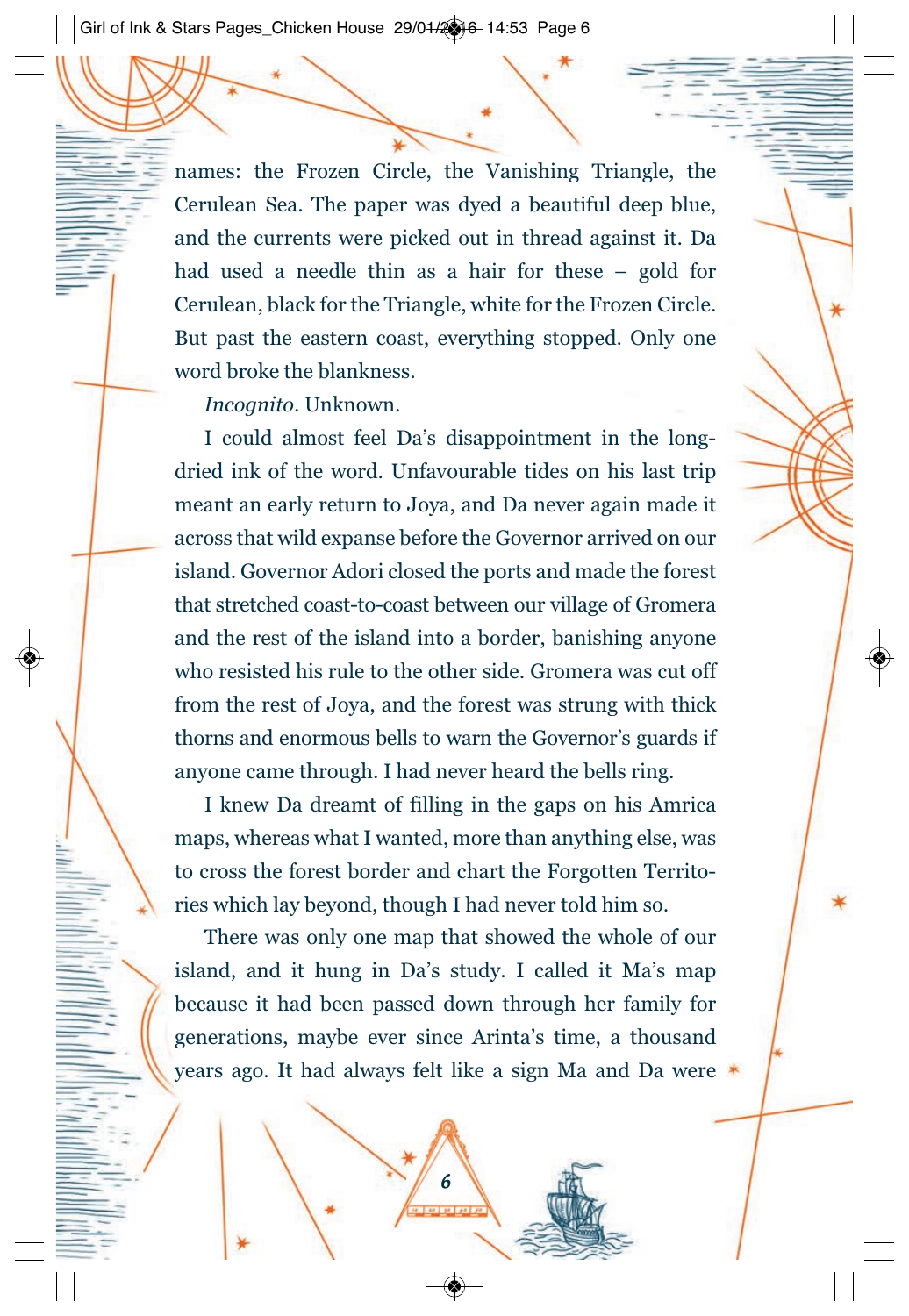meant for each other, that he was a cartographer and her only heirloom was a map.

*Each of us carries the map of our lives on our skin, in the way we walk, even in the way we grow*, Da would often say. *See here, how my blood runs not blue at my wrist, but black? Your mother always said it was ink. I am a cartographer through to my heart.*

'Fetch the jug, would you?' Da's voice made me jump, pulling me back into the room.

I dragged a chair to the shelves, carefully taking the jug from high up, and put it on the table next to the porridge. It was forest green and special, because it was the last thing Ma made. We used it only on the first day of school, and on birthdays and feast days. Da kept it out of reach and washed it with great care.

I could remember Ma, sometimes – dark eyed and mostly smiling, smelling of the black clay she worked with, making pots for the villagers and delicate pieces for the Governor. Or maybe I imagined her, like the songbirds.

'Good morning, little one.' Da limped from the kitchen. I rushed to take the milk pail and cups he was carrying.

'You shouldn't walk without your stick,' I scolded.

Da had broken his leg as a young man, leaping from the jetty of an Æygptian port on to a moving ship, and now used a walking stick carved from a fragment of his great-grand father's fishing boat. It was my favourite thing out of the many favourite things in the room. Light as paper, it floated in even the thinnest skim of water, but most miraculously of